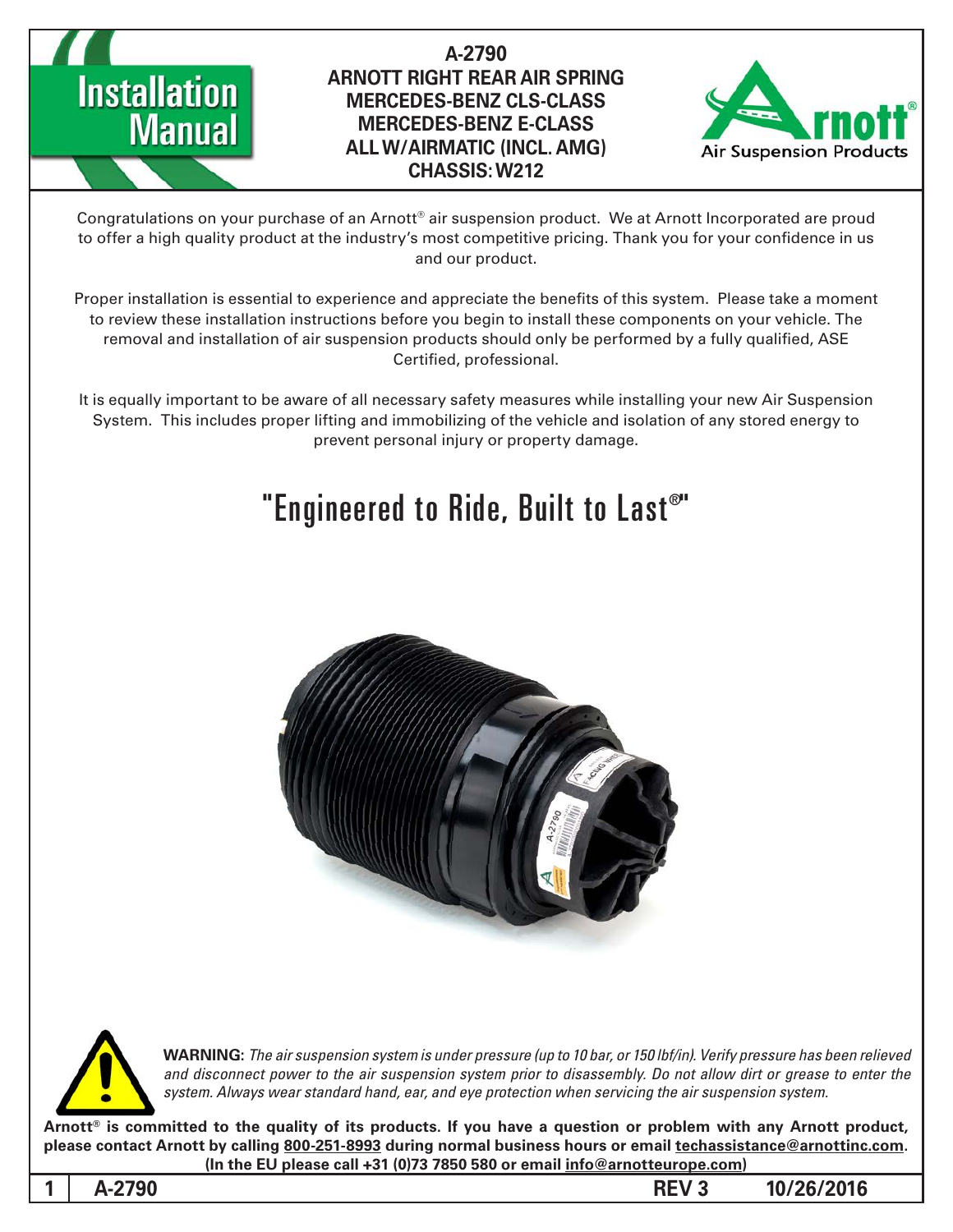

#### A-2790 **ARNOTT RIGHT REAR AIR SPRING MERCEDES-BENZ CLS-CLASS MERCEDES-BENZ E-CLASS ALL W/AIRMATIC (INCL. AMG) 212W :CHASSIS**



#### **GENERAL INFORMATION:**

Reading this manual signifies your agreement to the terms of the general release, waiver of liability, and hold harmless agreement, the full text of which is available at www.arnottinc.com.

- Not to be stored below 5<sup>o</sup>F (-15<sup>o</sup>C) or above 122<sup>o</sup>F (50<sup>o</sup>C).
- Avoid damage to air lines and cables.
- Removal and installation is only to be performed by fully qualified personnel.
- Use car manufacturer's diagnostic software.

 *in specified than other manner a in out carried is work if incurred be can system suspension air and vehicle the to Damage* **:CAUTION** *the instructions or in a different sequence.* 



 *to how on manual s'owner your consult components electric with working while circuits short of possibility the avoid To* disconnect your battery.



*Consult your vehicle owner's manual, service manual, or car dealer for the correct jacking points on your vehicle and for* additional care, safety and maintenance instructions. Under no circumstances should any work be completed underneath the vehicle if it is not adequately supported, as serious injuries and death can occur.

#### **AIR SPRING REMOVAL**

1. RAISE VEHICLE AND REMOVE REAR WHEEL TO EXPOSE THE REAR AIR SPRING. (FIGURE 1)



**FIGURE 1**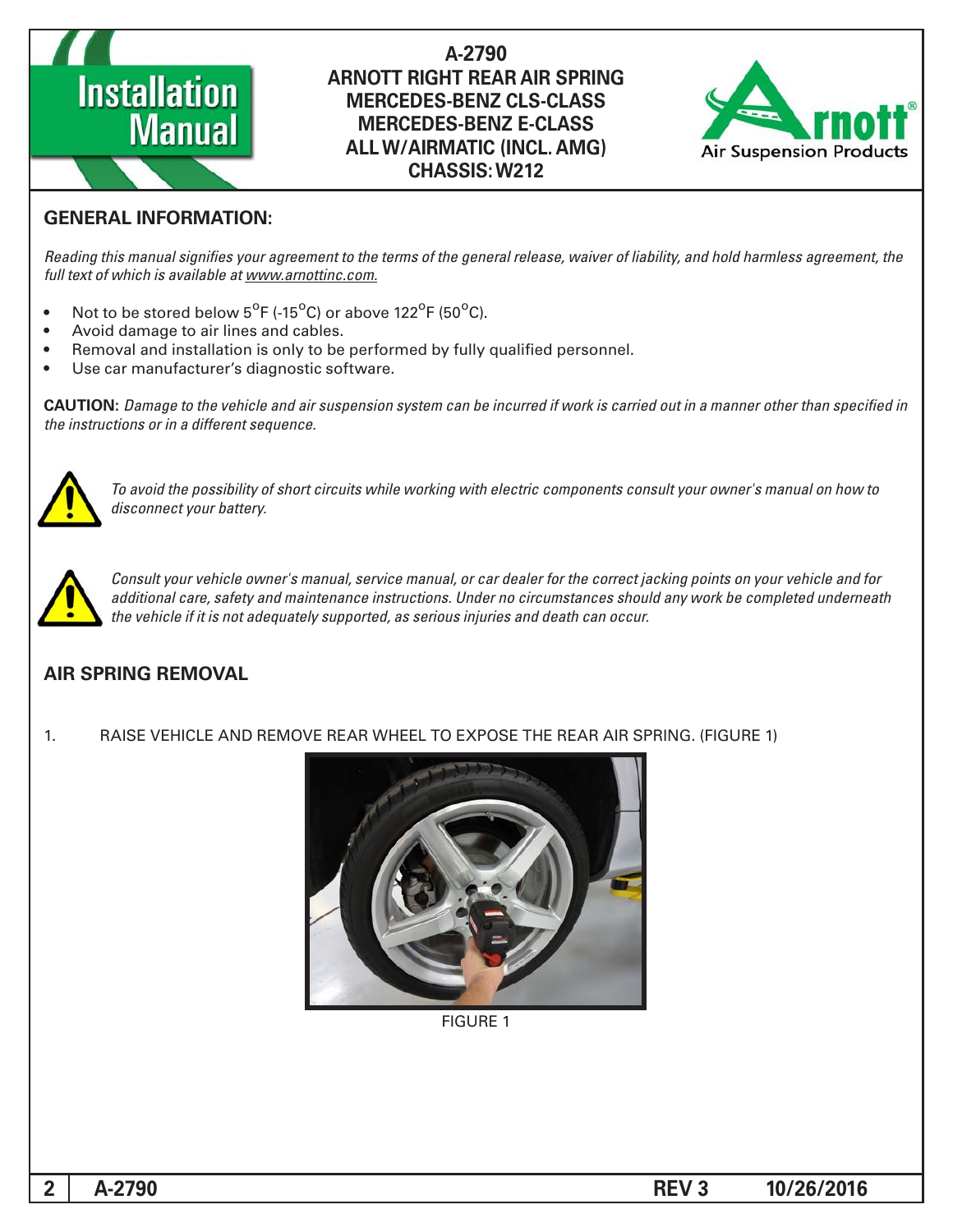



FIGURE 2 FIGURE 3

3. REMOVE THE AIR LINE FITTING FROM THE AIR HOSE AND DISCARD. (FIGURES 10-4, 10-5)



FIGURE 4 FIGURE 5



4. CAREFULLY PULL DOWN THE TOP OF THE AIR SPRING TO DETACH IT FROM ITS UPPER MOUNT RETAINING CLIP. (FIGURE 6)



**FIGURE 6** 

**10/26/2016 REV 3**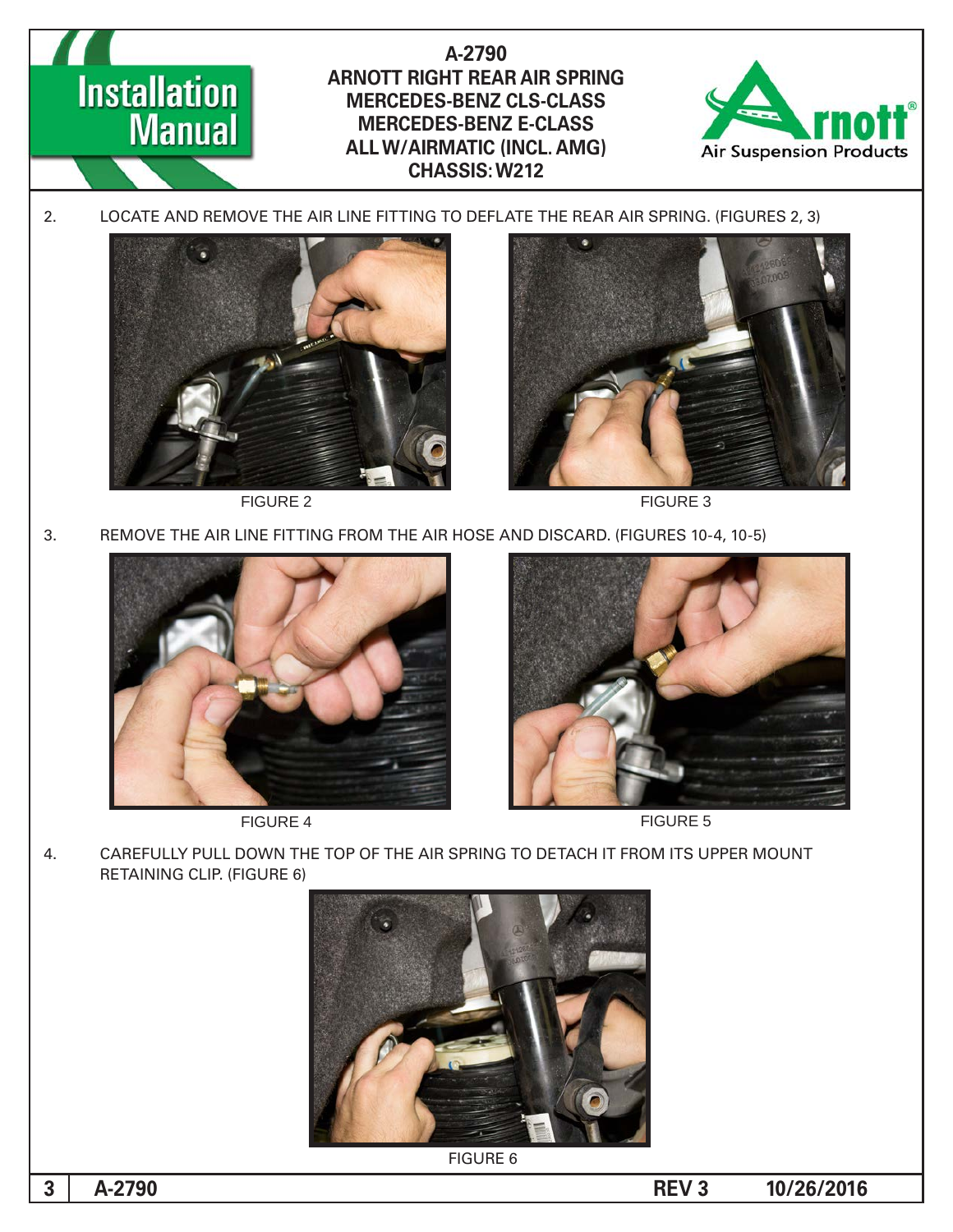